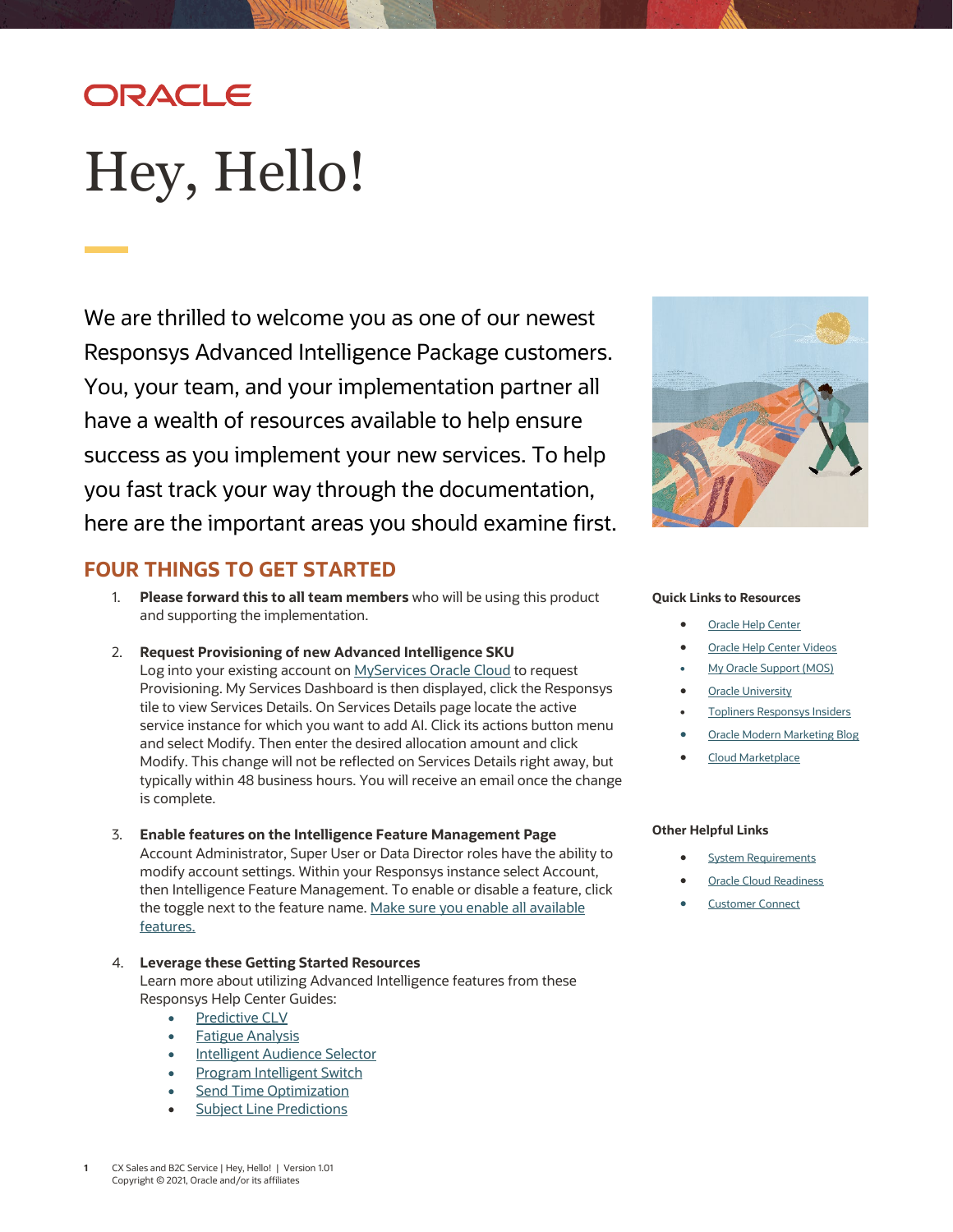### **THREE RESOURCES TO GET INTO EVERYONE'S HANDS**

#### **1. Access Responsys product documentation.**

The Oracle Help Center is your gateway to robust documentation and additional resource links. You access it via the contextual Help, built right into the product, or through the onlin[e Oracle Help Center,](https://docs.oracle.com/en/cloud/saas/marketing/responsys.html) when you're not logged in. Either way you get there, you have access to the full documentation library and links to get you started.

#### **2. Watch the Help Center Videos.**

The [Oracle CX Marketing Help Center Videos](https://www.youtube.com/playlist?list=PLw7GyH-Hj8cMQ4fcC3Ql9OqPM8M52iEgT) offer a variety of short, simple videos to help you navigate your Oracle Responsys.

#### **3. Stay up to date on what's new.**

[Oracle Cloud Readiness](https://www.oracle.com/webfolder/technetwork/tutorials/tutorial/readiness/offering.html?offering=marketing-responsys-20) is your knowledge base to stay on top of product updates and innovations, and ensure you're always using Oracle Responsys to its fullest potential.

## **TWO WAYS TO CONNECT WITH THE EXPERTS**

**1.** Ask your team members to **join Topliners Responsys Insiders.** 

You will thank us for it later.

[Topliners Responsys Insiders](https://community.oracle.com/topliners/group/1711-responsys-insiders) is an amazing resource where you can collaborate and connect with other customers and Oracle Product experts to share techniques, ideas and experiences using Oracle Responsys. On your first visit, simply request to join and state you are a new Responsys customer to justify your access.

**2. Activate your Oracle Support** account and use it when you need it.

Contact My Oracle Support to get help with Responsys. Search the Support Knowledge Base to learn more about Responsys and submit a Support Request (SR) to get help with resolving issues.



#### **Quick Links to Resources**

- **[Oracle Help Center](https://docs.oracle.com/en/cloud/saas/marketing/responsys.html)**
- **[Oracle Help Center Videos](https://www.youtube.com/channel/UCZwotmMjrpd4I8DUaS5TVGA)**
- [My Oracle Support \(MOS\)](https://support.oracle.com/)
- **[Oracle University](https://learn.oracle.com/ols/home/37002#filtersGroup1=&filtersGroup2=&filtersGroup3=&filtersGroup4=&filtersGroup5=&filtersGroup6=&filtersGroup7=&filtersSearch=)**
- **[Topliners Responsys Insiders](https://community.oracle.com/topliners/group/1711-responsys-insiders)**
- **[Oracle Modern Marketing Blog](https://blogs.oracle.com/marketingcloud/)**
- [Cloud Marketplace](https://cloudmarketplace.oracle.com/marketplace/product/marketing)

#### **Other Helpful Links**

- **[System Requirements](https://docs.oracle.com/en/cloud/saas/marketing/responsys-user/Overview_SystemRequirements.htm)**
- **[Oracle Cloud Readiness](https://www.oracle.com/webfolder/technetwork/tutorials/tutorial/readiness/offering.html?offering=marketing-responsys-20)**
- [Customer Connect](https://community.oracle.com/customerconnect/)

#### CONNECT WITH US

Call +1.800.ORACLE1 or visi[t oracle.com.](https://www.oracle.com/) Outside North America, find your local office a[t oracle.com/contact.](https://www.oracle.com/corporate/contact/)



Copyright © 2021, Oracle and/or its affiliates. All rights reserved. This document is provided for information purposes only, and the contents hereof are subject to change without notice. This document is not warranted to be error-free, nor subject to any other warranties or conditions, whether expressed orally or implied in law, including implied warranties and conditions of merchantability or fitness for a particular purpose. We specifically disclaim any liability with respect to this document, and no contractual obligations are formed either directly or indirectly by this document. This document may not be reproduced or transmitted in any form or by any means, electronic or mechanical, for any purpose, without our prior written permission.

Oracle and Java are registered trademarks of Oracle and/or its affiliates. Other names may be trademarks of their respective owners.

Hey, Hello! 1.0